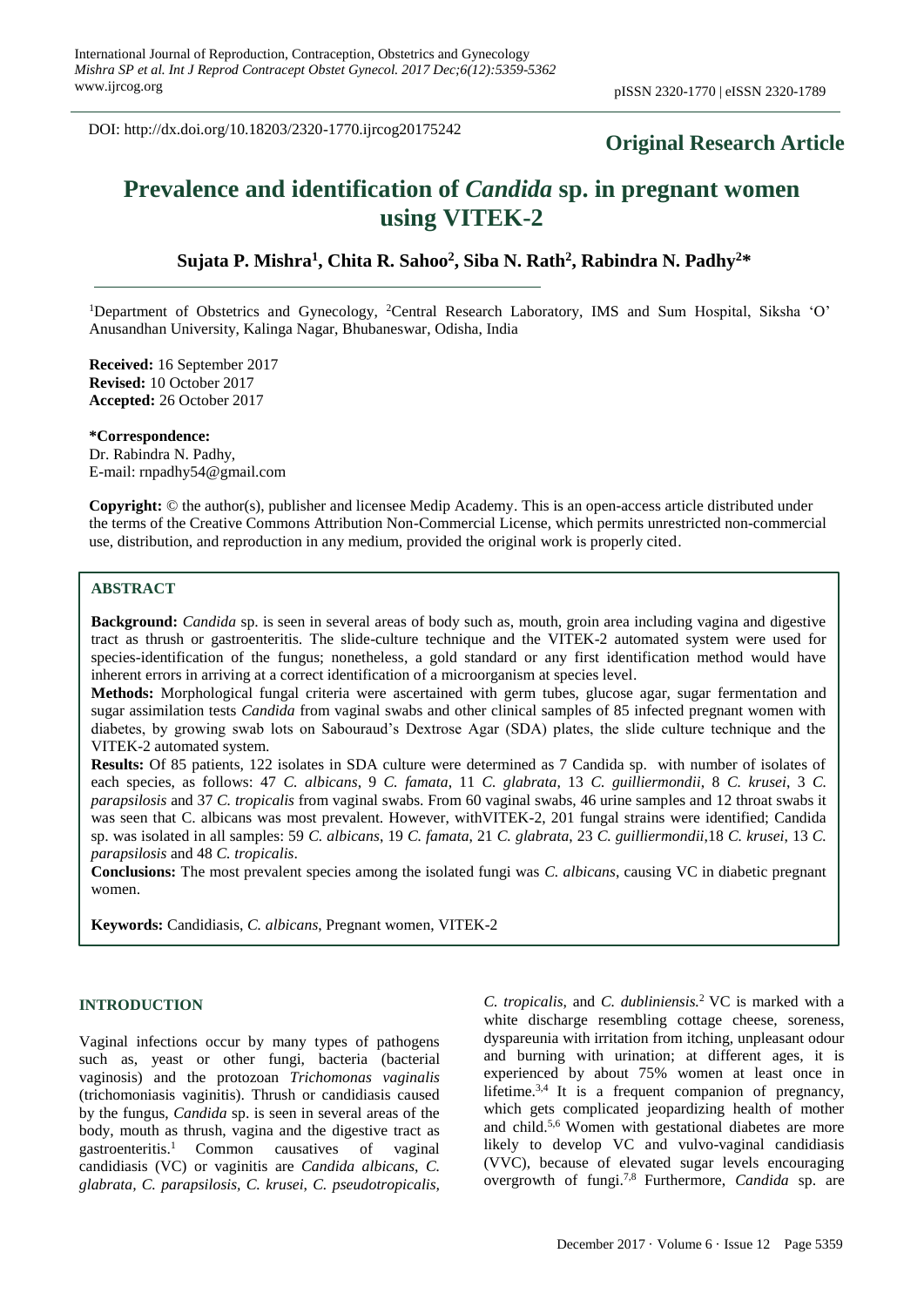normally present as minor constituents in microbial flora at soft body parts and groin, but the outgrowth of a species disrupts the balance of microorganisms in the genital area and invades the vaginal tract, causing the disease. Identifications of *Candida* sp. of infected pregnant women with diabetes were evaluated by slide culture technique (SCT) with Sabouraud's Dextrose Agar (SDA) and in parallel by a VITEK-2 automated system*.*

It is anticipated that this study would help the designing of suitable antifungal therapy in a typical teaching hospital in a sub-tropical zone, as fungal infections cause staggering diseases basically and several complications are triggered at pregnancy stage; certain antifungal are contraindicated at pregnancy.9,10 This study gives has a comparative account of a tedious, traditional and inexpensive method, the slide culture technique with the advanced, accurate and expensive method of diagnosis, the VITEK*-2* automated system. Obviously, later is the gold standard method and the first method has inherent errors in arriving at the correctness of identification of fungi up to species level.

#### **METHODS**

In one year from July 2015, at the outpatient department of O and G Department of the hospital,85 pregnant women presented with the complain of white discharge with an unpleasant odour and burning sensation while urination. Prima facie, they reported having diabetes, and the diabetic affliction criterion was ascertained by random blood sugar level higher than 110 mg/dl. Clinical samples as vaginal and throat swabs as well as, urine samples with corollary patient information were collected. Clinical samples were grown on plates with *SDA* medium (Hi-media) for fungi and were identified with the SCT.<sup>9</sup> Additionally, morphological fungal criteria were ascertained with germ tube, glucose agar, sugar fermentation and sugar assimilation tests. $^{11}$ 

Formats of VITEK-2 are focused in clinical microbiology laboratories for automation and specificity in identification, quickly even for larger sample sizes. The used reagent cards had 64 wells with individual test substrates for each sample. An optically clear film was present on both sides of the card, which allowed for the appropriate level of oxygen transmission while maintaining a sealed vessel preventing contact with the organism-substrate admixtures during growth of fungal strains from clinical samples. Each card had a preinserted transfer tube suitable for inoculation. Cards had bar codes with pertinent information on product type, lot number and a unique identifier that can be linked to the sample either before or after loading the card onto the system.<sup>12</sup>

#### **RESULTS**

Of the total 125 women, 85 were diabetic and the rest 40 were non-diabetic pregnant women. By surveillance the diabetic women were mostly infected with fungi. Of 85 diabetic pregnant women, 122 isolates in SDA culture of *Candida* sp. as 7 species were determined with number of isolates of each species, as follows: 47 *C. albicans,* 9 *C. famata*, 11 *C. glabrata*, 13 *C. guilliermondii,* 8 *C. krusei*, 3 *C. parapsilosis* and 37 *C. tropicalis* from vaginal swabs or clinical. Fungal infections were identified in 60 vaginal swabs, 46 urine samples and 12 throat swabs. However, with VITEK-2, 201 fungal strains were identified; *Candida* sp. was isolated in all samples, as 59, *C. albicans*, 19 *C. famata*, 21 *C. glabrata*, 23 *C. guilliermondii,* 18 *C. krusei*, 13 *C. parapsilosis* and 48 *C. tropicalis* were identified (Figure 1).



**Figure 1: Frequency of** *Candida* **sp. isolated from diabetic pregnant women by conventional method from three types of clinical samples, throat swabs, vaginal swabs and urine, identified with comparison to slide culture technique (labelled as SCT) and automated VITEK-2 system (labelled as V).**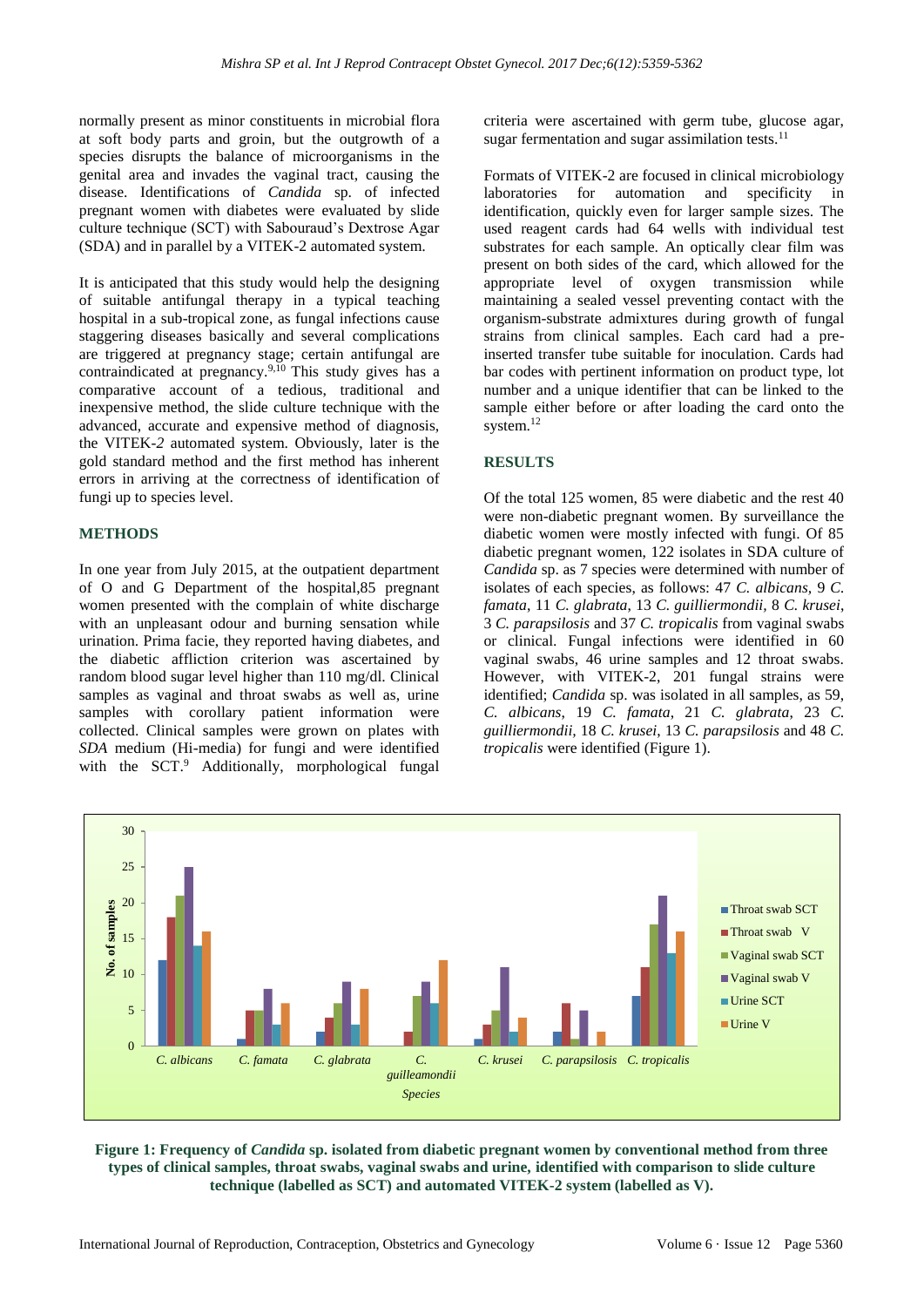#### **DISCUSSION**

During pregnancy, vagina is more sensitive and more often picks up opportunistic infections. Moreover, the high incidence of vaginitis in pregnant women is related to levels of estrogens, which is considered as the primary factor for infection; and VVC was more prevalent with gestational diabetic women.<sup>13</sup> Increased glucose levels in genital tissues enhance yeast adhesion and growth, which often in pregnant women with whom may not have started gestational diabetes, even. Thus, the prevalence of *Candida* infection is higher in diabetic pregnant women than healthy pregnant women, because of the increased levels of glucose, favouring the growth of *Candida* sp.<sup>14</sup> Vaginal epithelial cells bind to *Candida* with greater propensity in diabetic patients as there are increased numbers of intermediate vaginal epithelial cells in diabetic pregnant women compared to non-pregnant women; this enhances the adherence of *C. albicans.*<sup>15</sup> Thus in diabetic pregnant women, the rate of infection is higher in comparison to non-diabetic pregnant women, which explains the highest prevalence of *Candida* sp. cultured from three different body sites as observed in present study. Indeed, underlying mechanisms of pregnancy induced *Candida* colonization are complex. During pregnancy, levels of both progesterone and estrogen hormones are elevated. Progesterone has the suppressive effect on the anti-*Candida* activity of neutrophils, while estrogen level had been found to reduce the ability of vaginal epithelial cells to inhibit the growth of *C. albicans;* and estrogen decreases immunoglobins in vaginal secretions resulting in increased vulnerability of pregnant women to VC.<sup>6</sup>

Furthermore, the efficacy of the VITEK-2 system and the conventional method for identification of *Candida* sp. after culturing of clinical samples were compared herein. The VITEK-2 system is routinely regarded as the more efficient method over the conventional culture method in the identification of microbes. However, the involved hardware with the VITEK-2 system does have stored data of unlimited microbes up to species level ordinarily, which can only be identified. In the VITEK system, substrates measure several metabolic activities such as, acidification, alkalinization, enzyme hydrolysis and growth in the presence of inhibitory substances, such as antibiotics/antifungals. There are currently 4 reagent cards available for the identification of different organism classes as follows: GN - Gram-negative fermenting and non-fermenting bacilli, GP - Gram-positive cocci and non-spore-forming bacilli, YST - yeasts and fungi, BCL - Gram-positive spore-forming bacilli, limiting the arena of microbial identifications.<sup>12</sup> Thus, this system has the limitation in identification of microbes.

# **CONCLUSION**

In this study too, the *Candida* carriage rate was higher in diabetic pregnant women than non-diabetic pregnant women. Thus, as expected, the automated VITEK system was more efficient over the conventional method for the fungus *Candida* for species identification, with results in a shorter period of time as well as, specificity. A high occurrence of *Candida* sp. among diabetic pregnant women was recorded with *C. albicans* as the most prevalent species among the isolates. There was a high prevalence of VC among pregnant women.

# **ACKNOWLEDGMENTS**

Authors are thankful to Prof. Dr. Gangadhara Sahoo, Dean, IMS and SUM Hospital, Siksha 'O' Anusandhan University, for extended facilities.

*Funding: No funding sources Conflict of interest: None declared Ethical approval: The study was approved by the Institutional Ethics Committee*

### **REFERENCES**

- 1. Al-Hedaithy SS. Spectrum and proteinase production of yeasts causing vaginitis in Saudi Arabian women. Med Sci Monit. 2002;8:498-501.
- 2. Arora DR, Arora B. Textbook of microbiology. 3rd Edn. CBS, India. 2008:653-771.
- 3. Workowski KA, Bolan GA, Centers for disease control and prevention. sexually transmitted diseases treatment guidelines. MMWR Recomm Rep. 2015;64:1-137.
- 4. Brandolt TM, Klafke GB, Goncalves CV, Bitencourt LR, Martinez AM, Mendes JF et al. Prevalence of *Candida* spp. in cervical-vaginal samples and the in vitro susceptibility of isolates. Braz J Microbiol. 2017 Mar;48(1):145-50.
- 5. Giraldo PC, Araújo ED, Junior JE, Amaral RLG, Passos MRL, Gonçalves AK. The prevalence of urogenital infections in pregnant women experiencing preterm and full-term labor. Infect Dis Obstet Gynecol. 2012;2012:1-4.
- 6. Zhou X, Westman R, Hickey R. Vaginal microbiota of women with frequent vulvovaginal candidiasis. Infect Immun. 2009;77:4130-5.
- 7. Lindau ST, Mendoza K, Surawska H, Jordan JA. Vaginal swab measurement of candidiasis in wave I of the national social life, health & aging project (NSHAP), NORC and the university of Chicago. Chicago core on biomarkers in population-based aging research. 2007. Available at, http://biomarkers.uchicago.edu/pdfs/TR-Vaginal%20 Candidiasis.pdf.
- 8. Goswami D, Goswami R, Banerjee U, Dadhwal V, Miglani S, Lattif AA, Kochupillai N. Pattern of Candida species isolated from patients with diabetes mellitus and vulvovaginal candidiasis and their response to single dose oral fluconazole therapy. Infect J. 2006;522:111-7.
- 9. Rath SN, Panda M, Sahu MC, Padhy RN. Bayesian analysis of two diagnostic methods for paediatric